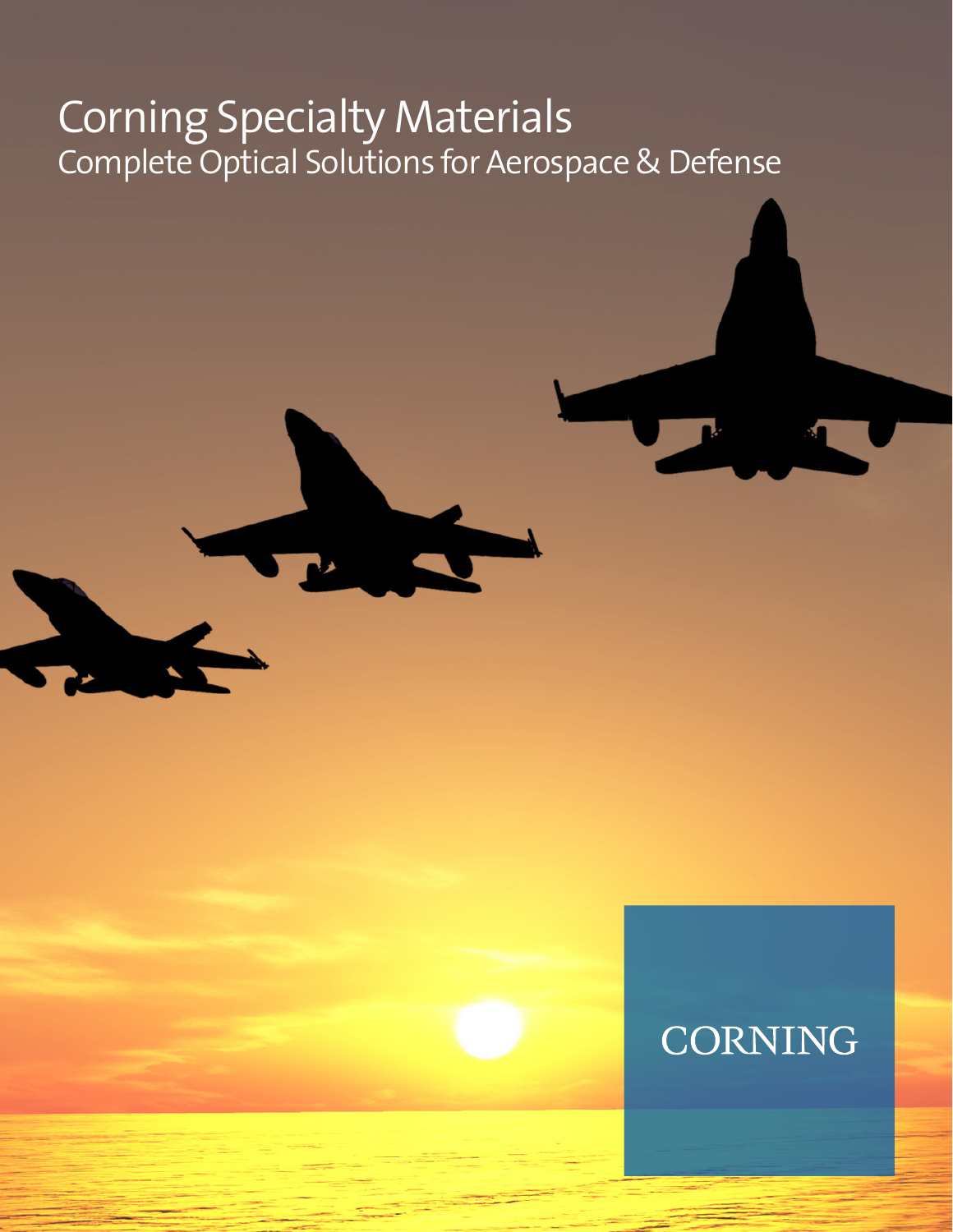

#### Overview

Corning Advanced Optics is a premier supplier of custom electro-optical solutions, opto-mechanical assemblies, optical materials, and large monolithic mirror blanks for the aerospace and defense communities. We are recognized around the world as leaders in process innovation, material science, optomechanical design, diamond turning, optical grinding and polishing, ultra-precision machining, and thin film coatings. As your "one stop shop" specialty materials and optical solutions provider, managing your supply chain can be easier than ever.

### Product and Application Diversity

Corning Advanced Optics designs and manufactures components and systems for a wide range of optical sensing applications, from fixed and mobile ground-based platforms to those on board spacecraft. Our reflective telescope assemblies are integral components of vehicle mounted imaging systems used for long range reconnaissance and infrared weapons targeting. Manufacturing large monolithic mirror blanks also plays a significant role in Corning heritage, with signature mirror blanks of up to 8 meters equipping such high profile telescopes as the SOAR program, Discovery Channel, Subaru telescope, Gemini North, and Gemini South. Our operations in aerospace can be recognized with the production of optical assemblies for solar coronographs used to study the effect of solar eruptions on our sun, and the telescope for the imager/ spectrometer aboard the New Horizon's spacecraft on its way to Pluto and the Kuiper belt.

#### Program Management

From the first design through the final acceptance test of a product, rigorous program management is in place to ensure that everything comes together as planned and on budget. When you choose Corning you are not just buying hardware, you are buying commitment, confidence, and customer satisfaction.

### Corning's World Class Material and Finishing

For over 160 years Corning Incorporated has been a world leader in innovation and material science. Our ability to consistently produce materials with the highest purity in the sizes and quantities our customers require has been a key to our success. Our HPFS® silica material is perfect for a wide variety of test optics and high energy laser applications. ULE® is a preferred material for large monolithic mirrors because of its extremely low expansion properties. Abrasive water jets and CNC grinding processes are used to produce open and closed back ultra-light structures.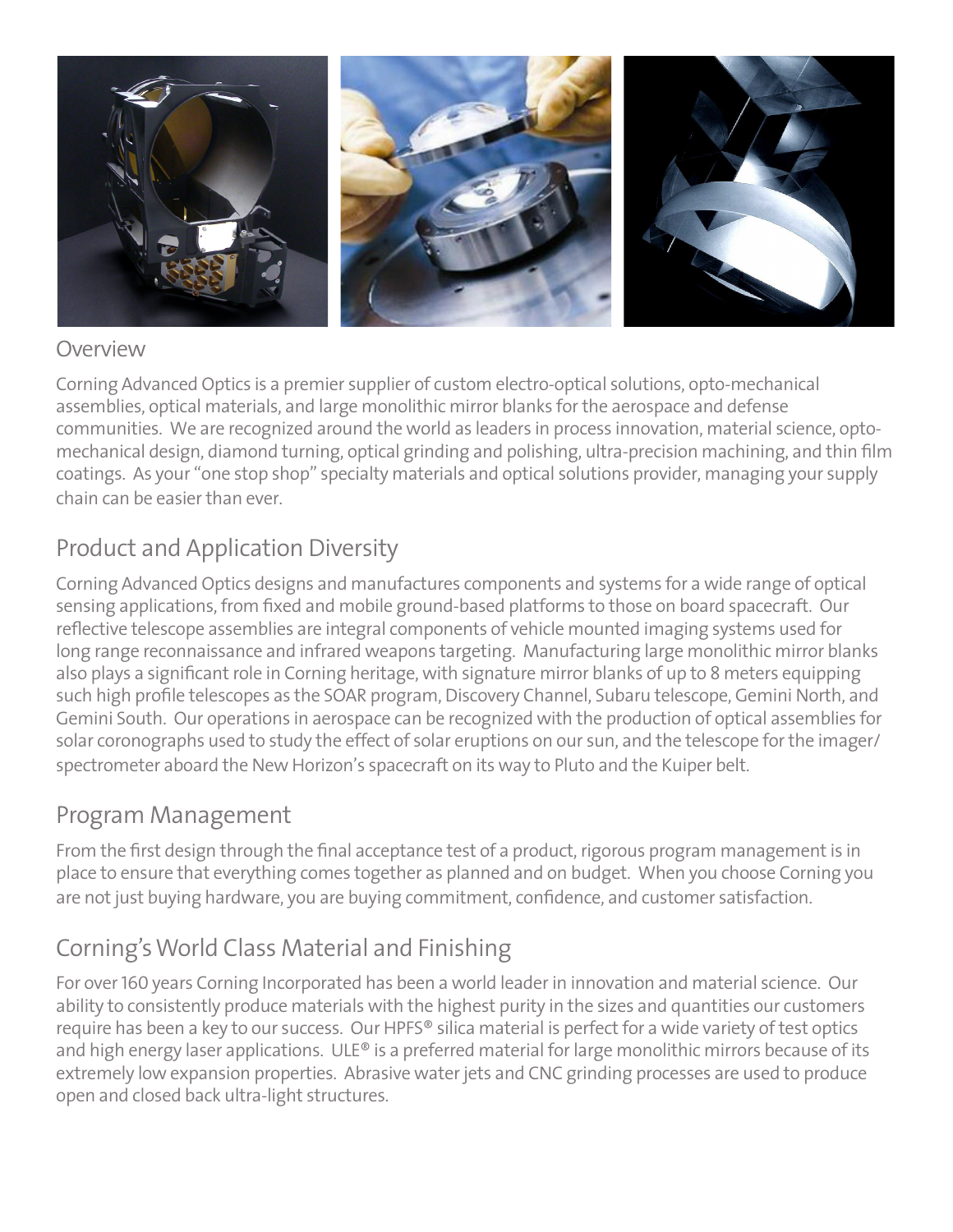

#### Diamond Turning

With one of the largest commercial diamond turning facilities in the world, our equipment and processes are state-of-the-art, and our commitment to process excellence truly sets us apart. Electroless nickel plating and Corning's LEC diamond turning process produce a near diffraction-free surface finish, suitable for use in the visible and UV spectral ranges. Advances in ultra precision machining technology allow us to produce lightweight, thermally stable, high-accuracy mirrors with integral mounting features that can be produced in volume with exceptional accuracy and consistency.

### Optical Fabrication – Grind and Polish

Corning has manufactured high-precision refractive optical systems for over half a century from it's Tropel® Optics roots and is recognized as a leader in precision and performance, having produced lens systems with some of the highest resolutions in the world today. This expertise is brought to the aerospace and defense marketplace, conceiving components and sensors for use in the DUV through the infrared, including high laser damage threshold systems. Conventional and CNC polishing technology is used, in conjunction with custom thin film coating development and the most advanced measurement equipment available to furnish spherical surfaces and aspheres, in optical glasses and IR crystal materials.

#### Market Segments

- Air Targeting electro-optics
- • Ground-based electro-optics
- • Intelligence, surveillance, and reconnaissance
- • Missile electro-optics
- • Naval electro-optics
- Space-based electro-optics

#### Applications

- Electro-optical countermeasures
- Materials, custom components and coatings for high energy laser applications
- **Hyperspectral imaging systems**
- Multi-spectral imaging systems
- **Night vision optics**
- Reflective and refractive telescopes
- Space windows
- • Specialty fiber for gyroscopes
- $ULE<sup>®</sup>$  for large monolithic mirrors substrates and ultra-light structures
- UV, VIS, and IR optical sensors